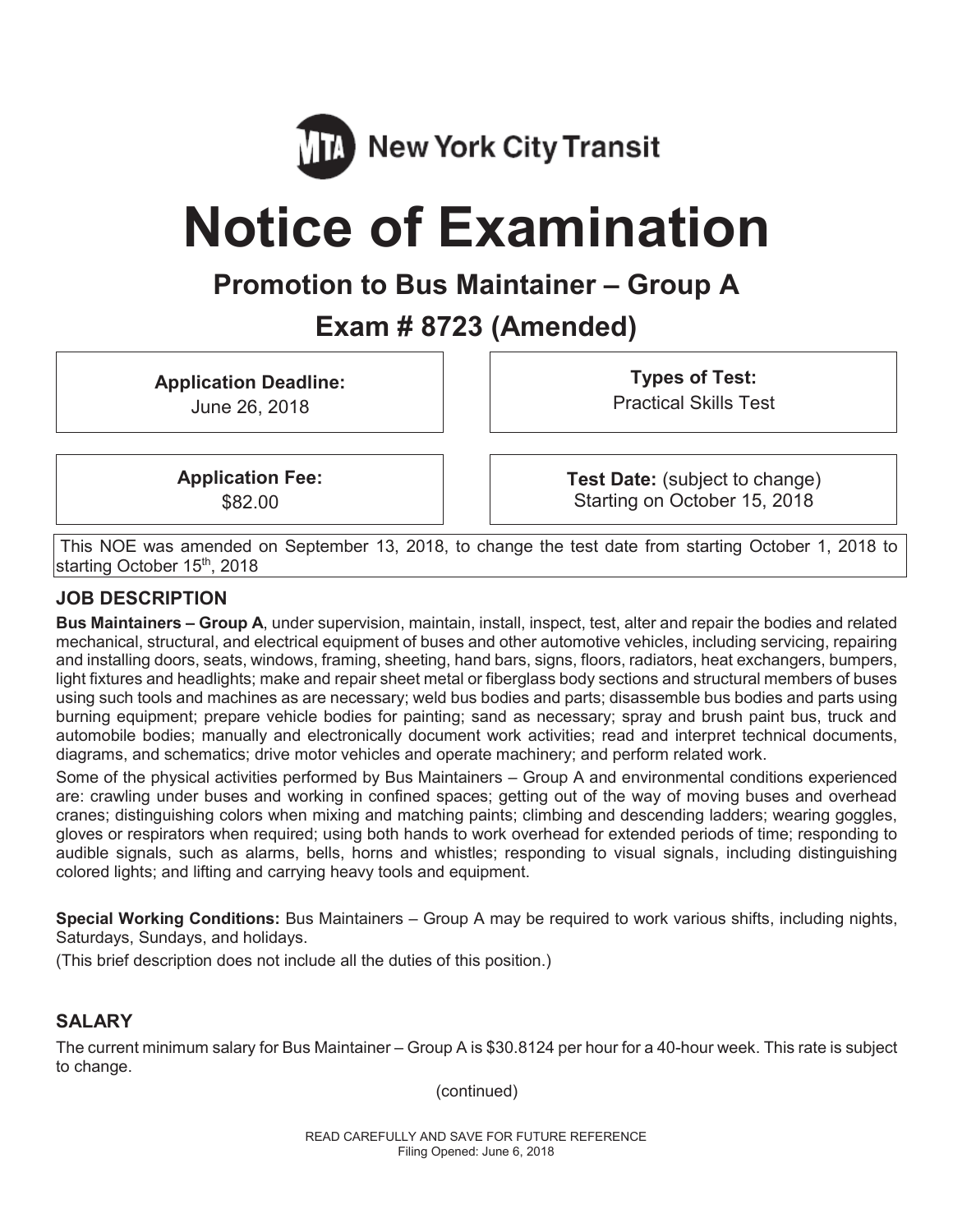### **ELIGIBILITY TO TAKE THE EXAMINATION**

This examination is open to each employee of MTA New York City Transit who **on the first date of the** 

#### **practical test**:

- 1. Is permanently (not provisionally) employed in or appears on a Preferred List (see Note, below) for the title of Maintainer's Helper – Group B and is permanently employed or has been permanently employed in such title in the Department of Buses; and
- 2. Is not otherwise ineligible.

This examination is **not** open to employees of MaBSTOA or MTA Bus Company, or to employees of any other MTA agency other than MTA New York City Transit.

(NOTE: A "Preferred List" is a civil service list which is only for certain former permanent incumbents of the eligible title who have rehiring rights.)

This examination is also open to employees who were appointed to an eligible title pursuant to New York City State Civil Service law, section 55-a, and who meet all other eligibility requirements.

You are responsible for determining whether you meet the eligibility requirements for this examination prior to submitting the *Application*. If you do not know if you are eligible, check with **your department's Human Resources representative**. You may be given the test before we verify your eligibility. If you are marked "Not Eligible," your application fee will **not** be refunded and you will **not** receive a score.

#### **REQUIREMENTS TO BE PROMOTED**

At the time of promotion, you must have completed your probationary period in the eligible title of Maintainer's Helper-Group B and you must be permanently employed in that eligible title or your name must appear on a Preferred List for that eligible title.

**Driver License Requirement:** At the time of promotion, you must possess either:

- 1. A Class B Commercial Driver License (CDL) valid in the State of New York with a passenger endorsement and no disqualifying restrictions that would preclude the performance of the duties of this title.
- 2. A Motor Vehicle Driver License valid in the State of New York and a Learner Permit for a Class B CDL valid in the State of New York with a passenger endorsement and no disqualifying restrictions.

If you qualify under "2" above, your promotion will be subject to the receipt of a Class B CDL valid in the State of New York with a passenger endorsement and no disqualifying restrictions at the end of a special training course in bus operation.

If you fail to successfully complete the special training course in bus operation, including the receipt of a Class B CDL valid in the State of New York with a passenger endorsement and no disqualifying restrictions, you will be terminated. If you have serious moving violations, license suspensions or an accident record you may be disqualified.

The Class B CDL, as described above, must be maintained for the duration of your employment in the title. Such license and/or Learner Permit must not include any restrictions which would preclude the performance of Bus Maintainer – Group A work.

**Medical Requirement:** Medical guidelines have been established for the position of Bus Maintainer – Group A. You will be examined to determine whether you can perform the essential functions of the position of Bus Maintainer – Group A. Where appropriate, a reasonable accommodation will be provided for a person with a disability to enable him or her to take the examination, and/or perform the essential functions of the job.

**Drug Screening Requirement:** You must pass a drug screening in order to be promoted, and if promoted, you will be subject to random drug and alcohol tests for the duration of your employment. Additionally, if you have tested positive on a drug or alcohol test or had a refusal to test during pre-employment or while employed by a Federal DOTregulated employer during the applicable period, you must have completed the Substance Abuse Professionals (SAP) process required by federal law in order to be promoted to this safety-sensitive position.

(continued)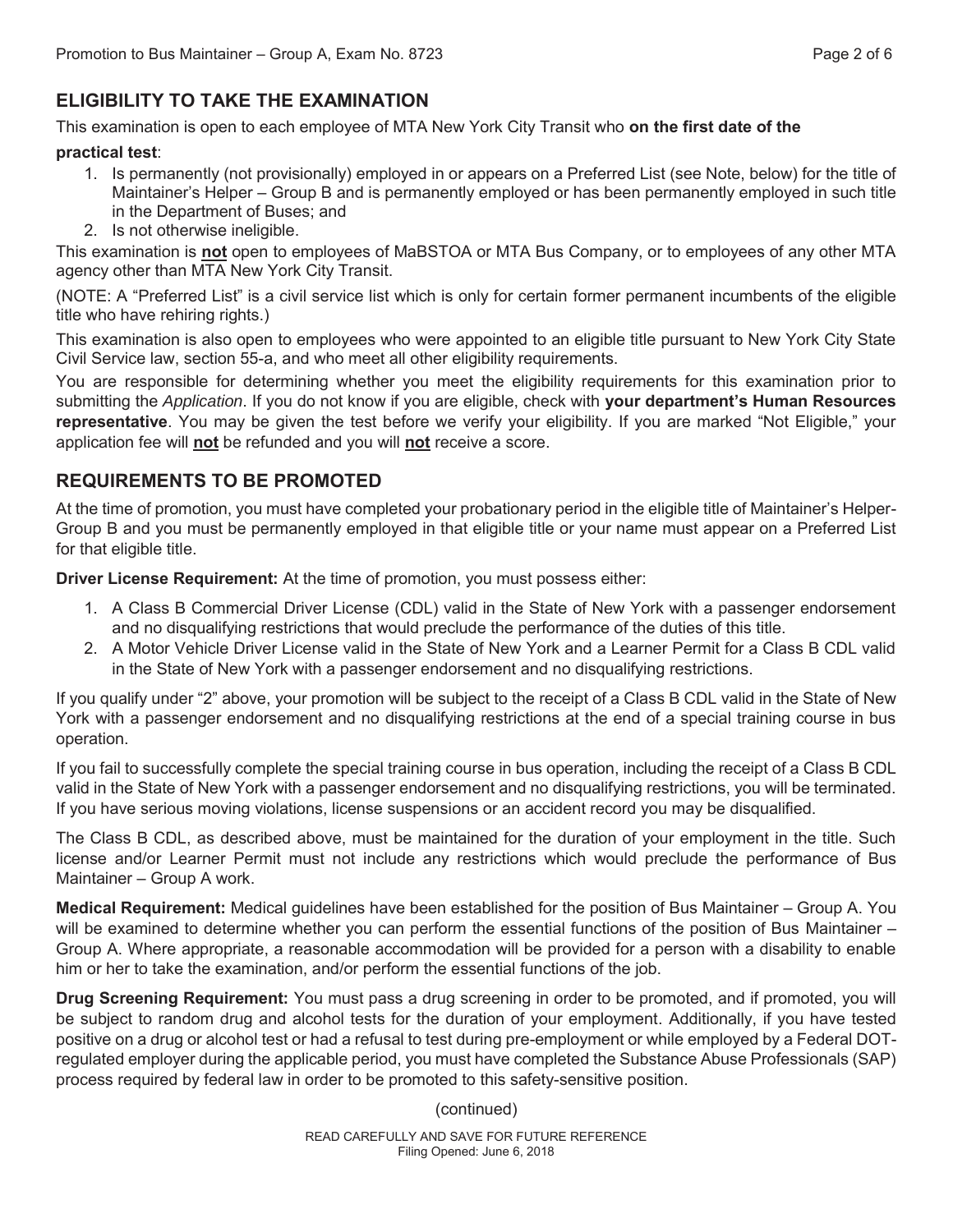#### **HOW TO OBTAIN AN APPLICATION**

During the application period, you may obtain an *Application* for this examination online at http://www.mta.info/nyct/hr/appexam.htm or in person at the MTA New York City Transit Exam Information Center as indicated below:

**MTA New York City Transit Exam Information Center:** Open Monday through Friday, from 9 AM to 3 PM, in the lobby at 180 Livingston Street, Brooklyn, New York. Directions: take the A, C, F or R trains to the Jay Street-Metro Tech Station, or the 2, 3 or G train to the Hoyt Street Station.

#### **REQUIRED FORMS**

**Application:** Make sure that you follow all instructions included with your *Application*, including payment of fee. Save a copy of the instructions for future reference.

#### **HOW TO SUBMIT AN APPLICATION AND PAY THE APPLICATION FEE**

If you believe you meet the requirements in the "Eligibility to Take the Examination" section, submit an application online by the last day of the application period unless you are requesting a Fee Waiver. Applicants who wish to request a Fee Waiver should refer to the "How to Submit an Application When Requesting a Fee Waiver" section below.

**Application Fee:** This fee is generally not refundable. Under special circumstances, you may be entitled to a refund. You should refer to the Department of Citywide Administrative Services ("DCAS") Exam Regulations to determine if you are entitled to a refund prior to requesting a refund. You can refer to the bottom of the last page of the Notice of Examination for instructions on how to obtain a copy of the DCAS Exam Regulations.

#### **Online Applications:**

- 1. Apply using the "BSC" employee portal at www.mymta.info by the last day of the *Application* period.
- 2. You must pay the *Application* fee via payroll deduction. Applicants who request a fee waiver must apply by mail.
- 3. You will be sent a confirmation number after you complete your *Application* and pay the application fee.

Computers with internet access are available on a limited basis at branches of the New York Public Library, the Brooklyn Public Library and the Queens Library to patrons with a valid library card.

#### **HOW TO SUBMIT AN APPLICATION WHEN REQUESTING A FEE WAIVER**

Applicants who wish to request a Fee Waiver must obtain an Application in person at the MTA New York City Transit Exam Information Center as indicated below and must submit the Application by mail to the address in the "Correspondence" section below by the last day of the application period.

MTA New York City Transit will not accept applications in person. Additional information on requesting an application fee waiver is available with the Application.

MTA New York City Transit Exam Information Center: Open Monday through Friday, from 9 AM to 3 PM, in the lobby at 180 Livingston Street, Brooklyn, New York. Directions: take the A, C, F, or R trains to the Jay Street-Metro Tech Station, or the 2, 3, or G train to the Hoyt Street Station.

(continued)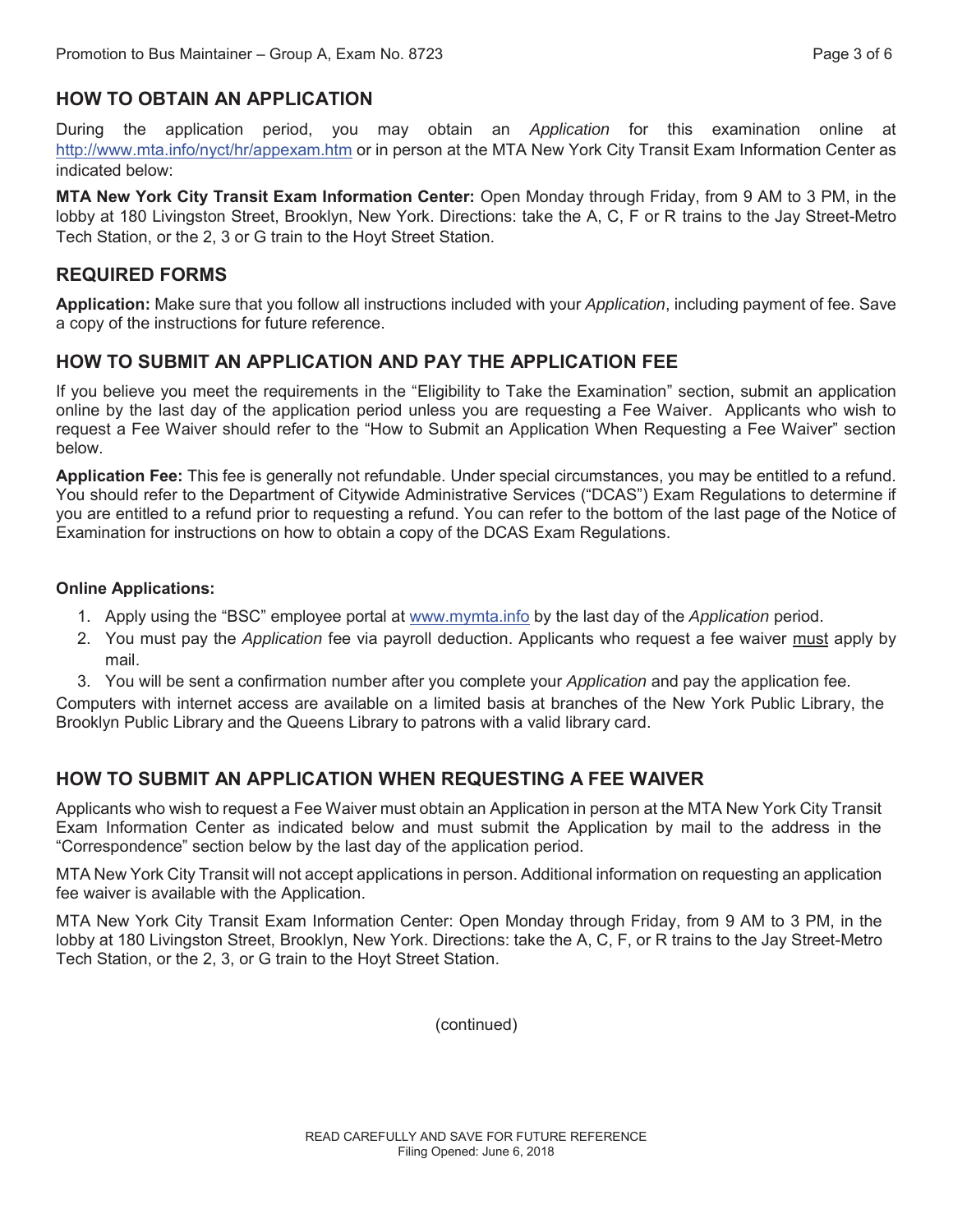#### **ADMISSION LETTER**

An *Admission Letter* will be mailed to you about 10 days before the first date of the practical skills test. If you do not receive an *Admission Letter* at least 4 days before the first test date, you may obtain a duplicate letter at the MTA New York City Transit Exam Information Center (as indicated above). A paper copy of the *Admission Letter* is your ticket for admission to the test.

Employees must keep their official mailing address up to date. Only the address on file with the MTA Business Service Center will be used to mail correspondence, including the Admission Letter.

#### **THE TEST**

You will be given a competitive practical skills test. You must achieve a score of at least 70% to pass the test. Your score on the practical skills test will determine 85% of your final score. Your seniority will determine the remaining 15%. You must pass the practical skills test to have your seniority credited. Your seniority score will be 70 plus  $\frac{1}{2}$ point for each three months of completed, continuous service with an agency under the jurisdiction of the Commissioner, Department of Citywide Administrative Services, in permanent competitive class titles. Your service will be credited through the first date of the practical skills test, up to a maximum of 15 years. Time served prior to a break in service of more than one year will not be credited.

Veterans' or Disabled Veterans' credit will be granted only to eligible passing candidates who request that they be applied. Veterans' or Disabled Veterans' credit should be requested at the time of application, but must be requested before the date the eligible list is established. Claims for Veterans' or Disabled Veterans' credit cannot be made once the eligible list is established.

The practical skills test will measure your ability to maintain and repair bodies, undercarriages, and associated components of buses, automobiles, and trucks, and may include: body sheeting repair, preparation, and painting; the proper use and selection of tools, machinery, and materials; fabrication and welding; reading and interpreting specifications and drawings; relevant mathematical calculations; and other related areas.

#### **TEST ADMINISTRATION GUIDELINES**

**Warning:** You are not permitted to enter the test site with cellular phones, smart watches, beepers, pagers, cameras, portable media players, or other electronic devices. Calculators are **not** permitted. Electronic devices with an alphabetic keyboard or with word processing or data recording capabilities, such as planners, organizers, etc. are prohibited. If you use any of these devices in the building at any time before, during or after the test, you may not receive your test results, your test score may be nullified, and your application fee will not be refunded.

You may not have any other person, including children, present with you while you are being processed for or taking the test and no one may wait inside the test site while you are taking the test.

**Leaving:** You must leave the test site once you finish the test. If you leave the test site after being fingerprinted but before finishing the test, you will not be permitted to re-enter. If you disregard this instruction and re-enter the test site, you may not receive your test results, your test score may be nullified, and your application fee will not be refunded.

**Proof of Identity:** You must present your MTA New York City Transit employee ID when you arrive to take the practical skills test.

#### **THE TEST RESULTS**

If you meet the eligiblity requirements and pass the competitive practical skills test, your name will be placed in final score order on an eligible list and you will be given a list number. You will be notified by mail of your test results. You will be considered for promotion when your name is reached on the eligible list.

(continued)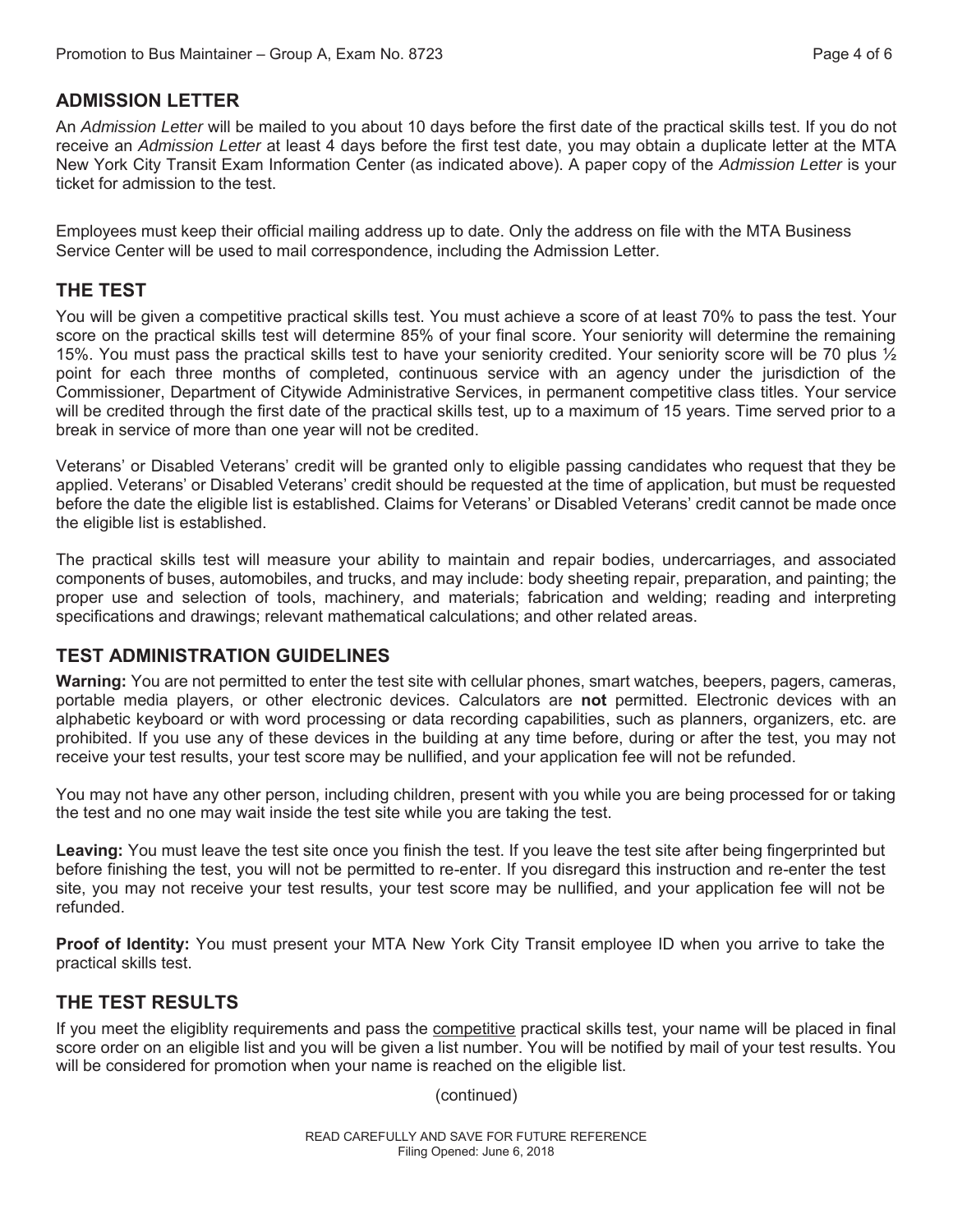#### **ADDITIONAL INFORMATION**

**Training:** Candidates promoted to Bus Maintainer – Group A will be required to complete and pass all parts of a training course in bus maintenance operations as a condition of passing probation. If you do not successfully complete this training course, you will be returned to your previous title.

#### **SPECIAL ARRANGEMENTS**

**Late Filing:** Consult with **your department's Human Resources representative** to determine the procedure for filing a late *Application* if you meet one of the following conditions:

- 1. You are absent from work for at least one-half of the application period and are unable to apply for reasons such as vacation, sick leave or military duty; or
- 2. You become eligible after the above application period, but on or before the first date of the practical skills test.

**Make-Up Test:** You may apply for a make-up test if you cannot take the test on the scheduled test date for any of the following reasons:

- 1. Compulsory attendance before a public body;
- 2. On-the-job injury or illness caused by municipal employment where you are an officer or employee of the City;
- 3. Absence from the test within one week after the death of a spouse, domestic partner, parent, sibling, child or child of a domestic partner where you are an officer or employee of the City;
- 4. Absence due to ordered military duty;
- 5. A clear error for which MTA New York City Transit is responsible; or
- 6. A temporary disability, pregnancy-related, or child-birth-related condition preventing you from taking the test.

To request a make-up test, mail your request with your documentation of special circumstances to the address found in the "Correspondence" section below within 60 days of your scheduled test date or make the request within 60 days of restoration to your position after performing ordered military duty.

**Special Test Accommodations:** If you plan to request special testing accommodations due to disability or an alternate test date due to your religious belief, follow the instructions included with your *Application* and mail your request to the address found in the "Correspondence" section below no later than 30 days prior to the first scheduled test date.

#### **CORRESPONDENCE**

**Change of Contact Information**: It is critical that you promptly notify MTA New York City Transit of any change to your contact information (telephone number, mailing address and/or email address). You may miss important information about your exam(s) or consideration for promotion including important information that may require a response by a specified deadline, if we do not have your correct contact information.

(continued)